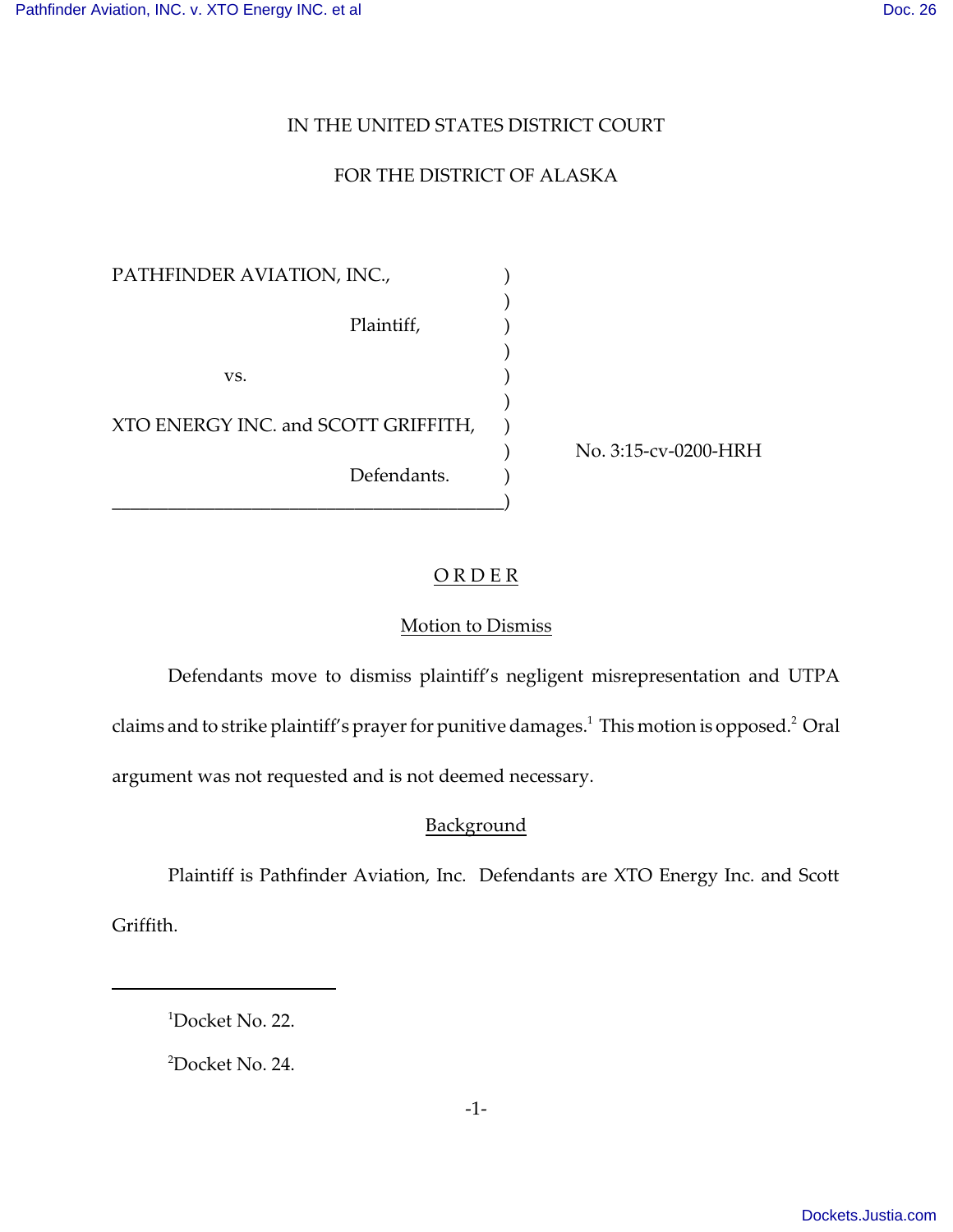Plaintiff "is a Homer-based provider of helicopter services and logistical support..., providing services to the oil and gas, mining and construction industries."<sup>3</sup> Michael and Mary Fell are plaintiff's owners and Michael Fell ("Fell") is the president of plaintiff. $^4$ 

"XTO is a subsidiary of ExxonMobil.... Its Alaska Operations focused on oil production in the Cook Inlet...."<sup>5</sup> During the time at issue in this case, "Griffith served as the production superintendent for the Alaska Operations division of XTO."<sup>6</sup>

Plaintiff alleges that "[o]n June 4, 2014, XTO reached out to Pathfinder to explore the possibility of hiring [Pathfinder] to support its Alaskan operations because it was not happy with its current provider of transportation services."<sup>7</sup> Plaintiff alleges that in January 2015, "Fell and Griffith met ... to discuss the acquisition of a specific helicopter airframe that met XTO's particular contract requirements: An Airbus EC135P2+...."<sup>8</sup> Plaintiff further alleges that "[t]hereafter, XTO's aviation management team met with Pathfinder to perform a 'gap analysis' of Pathfinder's assets and services, after which XTO

 $\overline{1d}$ .

<sup>5</sup><u>Id.</u> at 2, ¶ 7.

6 Id.

<sup>7</sup><u>Id.</u> at 3, ¶ 10.

 ${}^{8}$ <u>Id.</u> at ¶ 11.

 ${}^{3}$ First Amended Complaint at 3,  $\P$  8, Docket No. 21.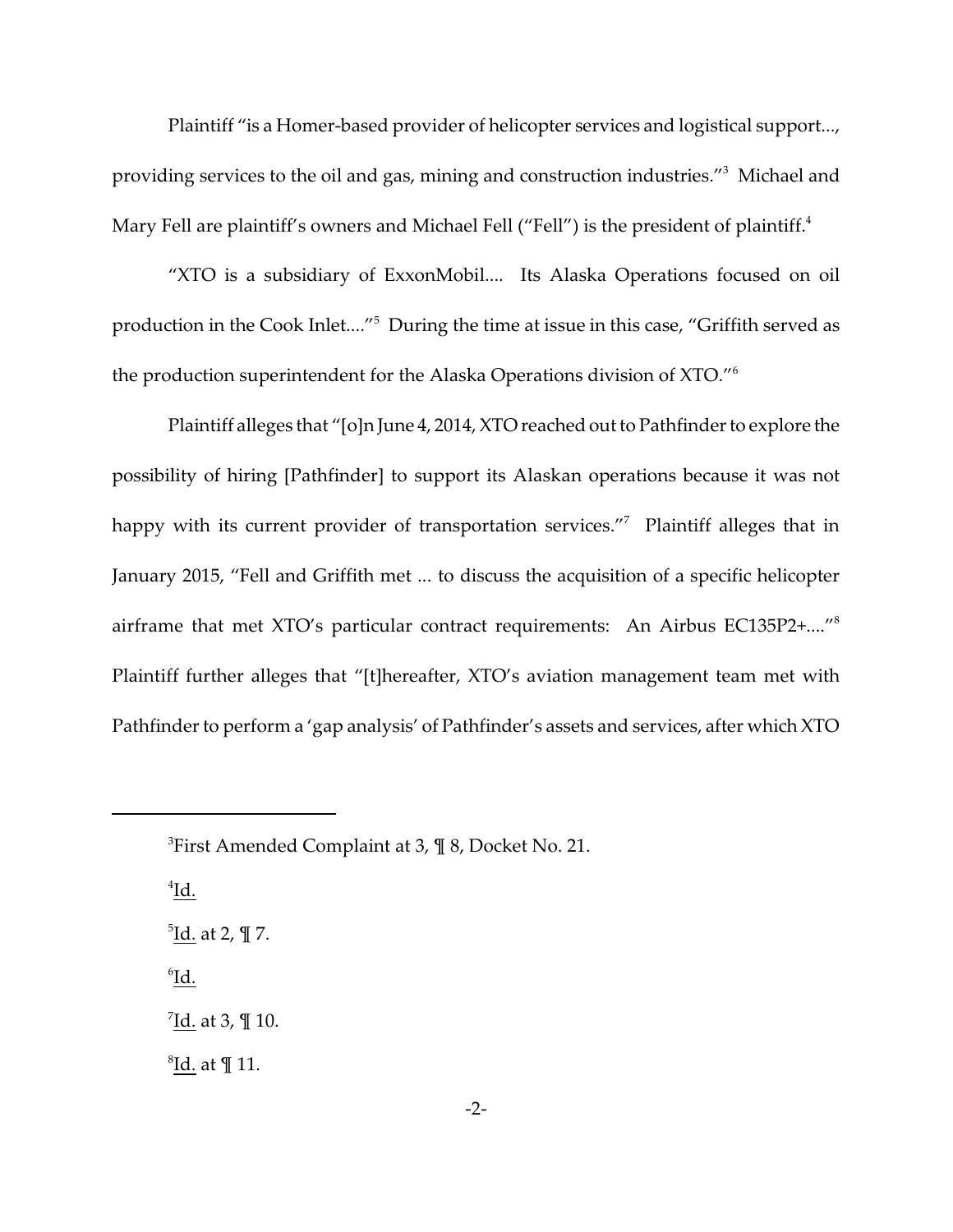determined that Pathfinder qualified as an acceptable vendor."<sup>9</sup>

Plaintiff alleges that "[o]n February 25, 2015, Griffith and Fell had a telephone conversation wherein Griffith announced that Pathfinder had been awarded the contract and would be XTO's transportation services provider."<sup>10</sup> Plaintiff alleges that Griffith sent Fell a follow-up email, in which Griffith stated that "XTO Energy has made the decision to go with Pathfinder Aviation as our helicopter support contractor for our Alaska Operations. I will begin working immediately to put the contract together under the terms we have discussed."<sup>11</sup> Plaintiff alleges that as of February 25, 2015, the parties had agreed upon the length of the contract (10 years), the effective date of the contract (September 1, 2015), and the price plaintiff would be paid for its services (\$176,636 per month, plus \$1,100 per flight hour).<sup>12</sup> Plaintiff alleges that "[t]he February 25, 2015 email also included details regarding a start-up fee of \$50,000 and a termination clause."<sup>13</sup> "The February 25, 2015 email also confirmed that XTO Energy planned to enter into an additional agreement with Pathfinder whereby if the primary helicopter – the Airbus EC – was taken off the XTO contract in support of other aviation clientele or for repairs and maintenance, XTO would

 $^9$ <u>Id.</u>

- <sup>11</sup>Id. at  $\P$  14.
- $^{12}$ Id. at ¶ 15.

 $13$ Id. at  $\P$  16.

 $10$ Id. at 4, ¶ 13.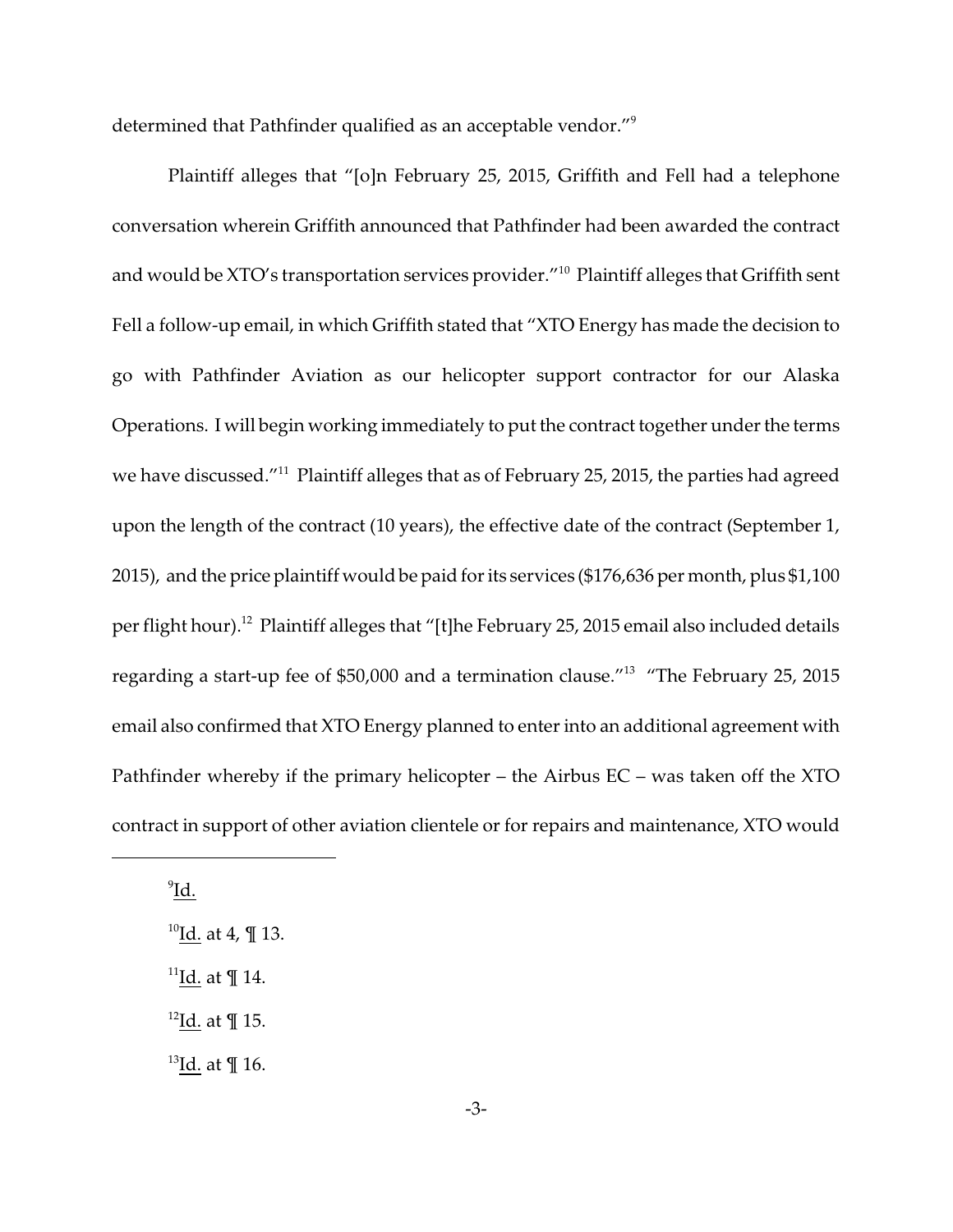pay for the use of a twin-engine Bell 212 helicopter for backup, up to the first 12 months of the contract."<sup>14</sup> And, plaintiff alleges that "[t]he February 25, 2015 email further indicated that XTO was about to notify its then-current helicopter provider, ERA Helicopters, that it would be terminating its contract and 'going in another direction.'"<sup>15</sup>

Plaintiff alleges that "[a]fter the February 25, 2015 confirmation email and over the course of the spring 2015, [it] worked to acquire the additional aircraft and to arrange for [the] modifications to conform to XTO's operation guidelines."<sup>16</sup> Plaintiff further alleges that it "purchased ground support equipment, helicopter support equipment, and devoted hundreds of labor hours into ensuring that [its] personnel and equipment complied with XTO's requirements and needs."<sup>17</sup> Plaintiff alleges that it expended over \$400,000 on this equipment and preliminary work.<sup>18</sup>

Plaintiff alleges that "[o]ver the course of spring 2015, Fell and Griffith worked together on minor remaining details of the contract between XTO and Pathfinder."<sup>19</sup> Plaintiff further alleges that "Griffith continually communicated to Fell that there was an

<sup>19</sup>Id. at ¶ 21.

<sup>&</sup>lt;sup>14</sup>Id. at 5, ¶ 18.

<sup>&</sup>lt;sup>15</sup>Id. at  $\P$  19.

 $16$ Id. at ¶ 20.

 $17$ Id. at 6, ¶ 20.

 $^{18}$ Id.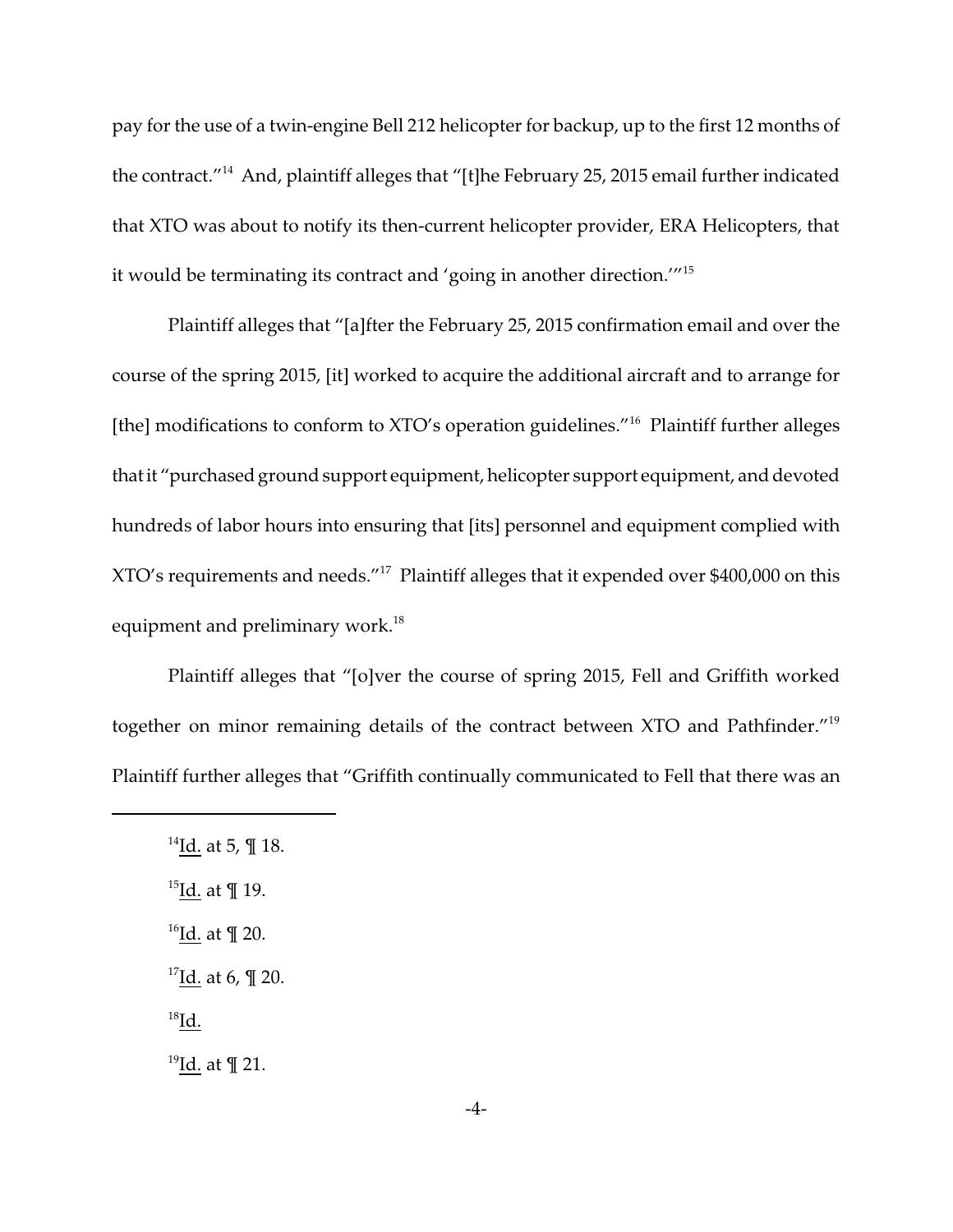enforceable and binding contract in place[.]"<sup>20</sup> Plaintiff alleges that these communications included a March 23, 2015 email, an April 30, 2015 email, and numerous verbal conversations.<sup>21</sup> Plaintiff alleges that in the March 23, 2015 email, Griffith "made clear that there was a binding contract in place with the use of quotations" and that in the April 30, 2015 email, Griffith "reiterat[ed] the existence of a 'ten year contract[.] $^{\prime\prime\prime22}$ 

Plaintiff alleges that despite Griffith's representation in the February 25, 2015 email that he would put the contract together immediately, "XTO delayed in signing the actual written contract."<sup>23</sup> Plaintiff alleges that Griffith finally emailed the written contract to Pathfinder on May 8, 2015 for Pathfinder's signature.<sup>24</sup> But, plaintiff alleges that Griffith never signed the written contract. $^{25}$ 

Plaintiff alleges that while it "was diligently working on building the infrastructure needed to perform under the contract, XTO was in active negotiations with Hilcorp Energy,

 $^{20}$ Id.  $^{21}$ Id.  $^{22}$ Id.  $23$ Id. at  $\P$  22.  $^{24}$ Id. at 7, ¶ 22.  $^{25}$ Id.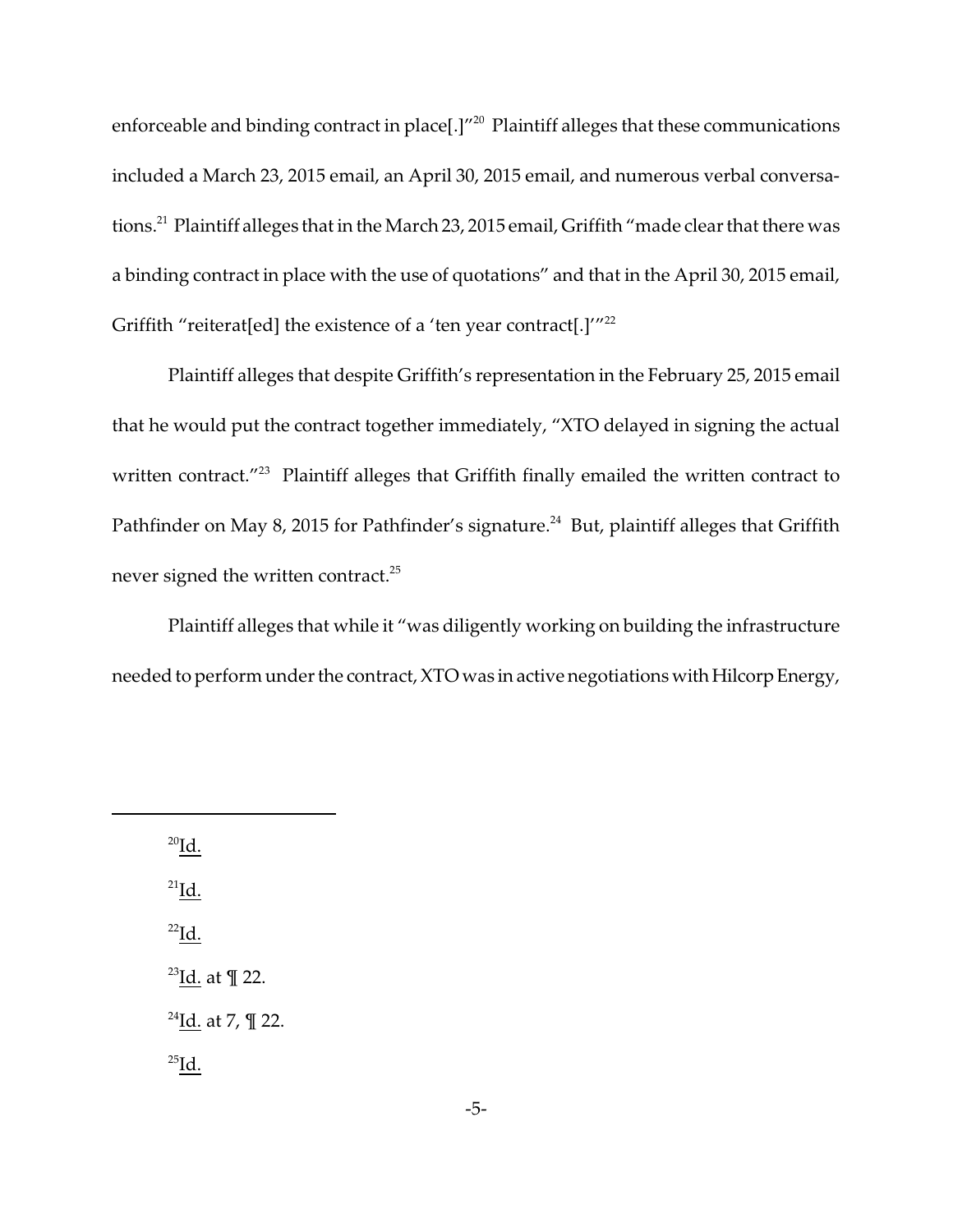Inc. ('Hilcorp') regarding the sale of all of XTO's assets in Alaska[.]"<sup>26</sup> Plaintiff believes that XTO began discussions with Hilcorp in late 2014.<sup>27</sup> Plaintiff alleges that "XTO made a concerted effort not to make these negotiations public, and actively hid these negotiations from Pathfinder because it wanted Pathfinder to continue to build the infrastructure needed to support the transportation services contract in the event the sale with Hilcorp fell through...."<sup>28</sup>

Plaintiff alleges that "[b]ecause [it] was unaware that XTO was considering a sale to Hilcorp, it continued to work on putting the necessary equipment in place to support the contract, including the purchase of a Bell 212 helicopter for over \$1.2 million."<sup>29</sup> Plaintiff further alleges that it "also located an Airbus EC that met XTO's standards and requirements with a purchase price of over \$3.5 million."<sup>30</sup>

Plaintiff alleges that

[j]ust prior to purchasing the Airbus EC, Fell received a call from a Hilcorp representative ... who was close to the negotiations between Hilcorp and XTO.... While the Hilcorp representative did not inform Fell that Hilcorp was about to purchase XTO, he did instruct Fell to be very careful when dealing with

 $^{29}$ Id. at ¶ 27.

 $^{30}$ Id.

 $^{26}$ <u>Id.</u> at 7, ¶ 24.

 $^{27}$ Id.

<sup>&</sup>lt;sup>28</sup>Id. at 8,  $\P$  26.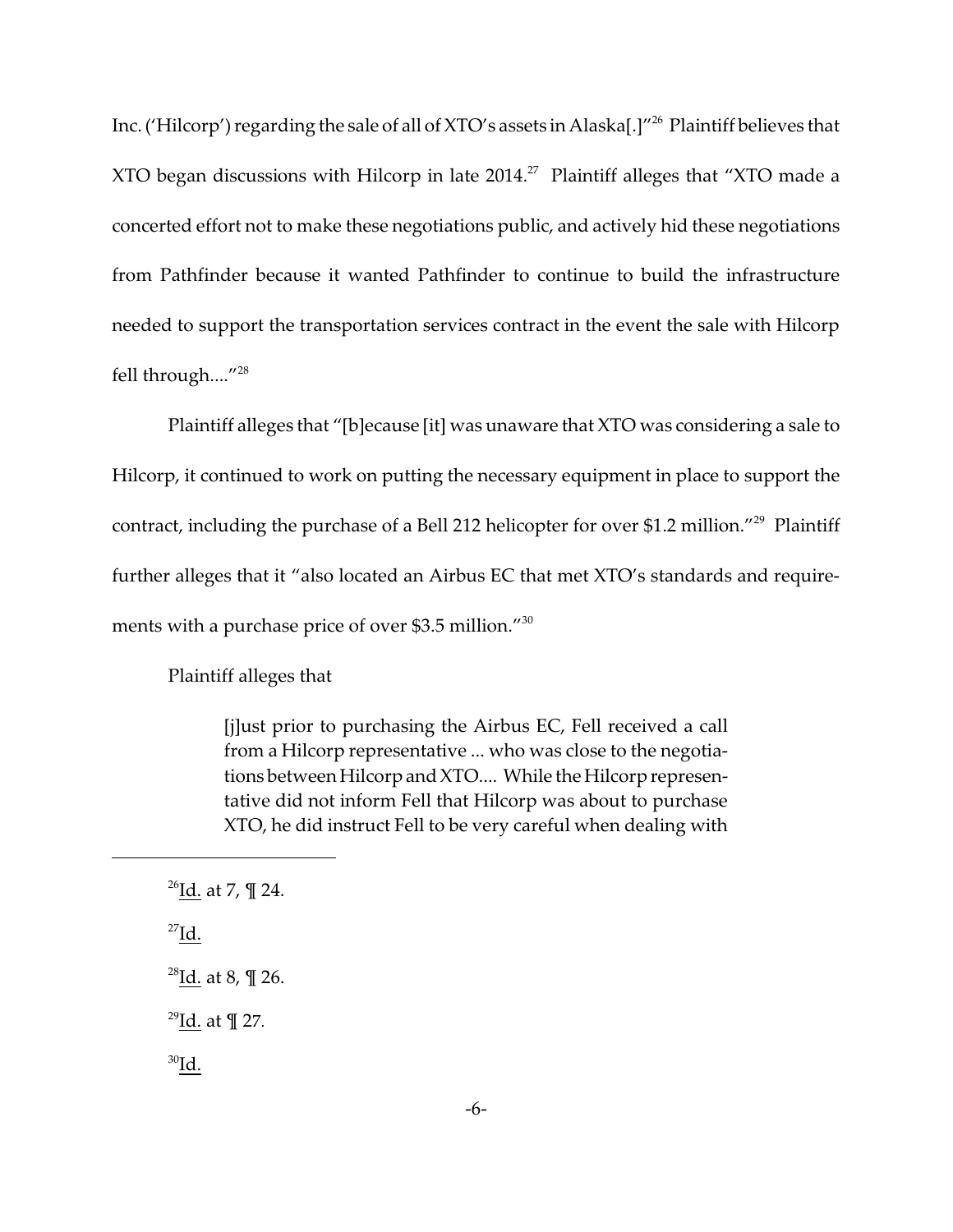XTO and committing resources to Pathfinder's contract with XTO. The Hilcorp Representative hinted that Fell needed to do whatever was necessary to ensure that XTO understood that there was an enforceable contract in place. $[31]$ 

Plaintiff alleges that

Fell contacted Griffith on or about June 20, 2015 to further discuss the purchase of the Airbus EC and to again confirm the agreement between the two parties. Fell asked Griffith if they had an enforceable contract in place and Griffith assured Fell that the contract between the two parties was enforceable and binding.... $[32]$ 

Plaintiff further alleges that "Fell asked Griffith a second time if the contract was binding, and explained that XTO's act of walking away from this contract 'had the potential to put him out of business.' Griffith again stated that the contract was enforceable, by responding as follows: 'Mike, this contract is solid.'"<sup>33</sup> Plaintiff alleges, however, that at this point in time, Griffith knew "XTO would later claim that the contract was no good for a number of reasons, including that there was no signed contract."<sup>34</sup>

Plaintiff alleges that "[o]n July 1, 2015, a little over a week after [its] purchase of the Airbus EC, and a little more than a week after Griffith assured Fell that the contract was

 $31$ Id. at ¶ 28.

 $32$ Id. at 10, ¶ 32.

<sup>33</sup>Id. at ¶ 33.

<sup>34</sup>Id. at 11, ¶ 35.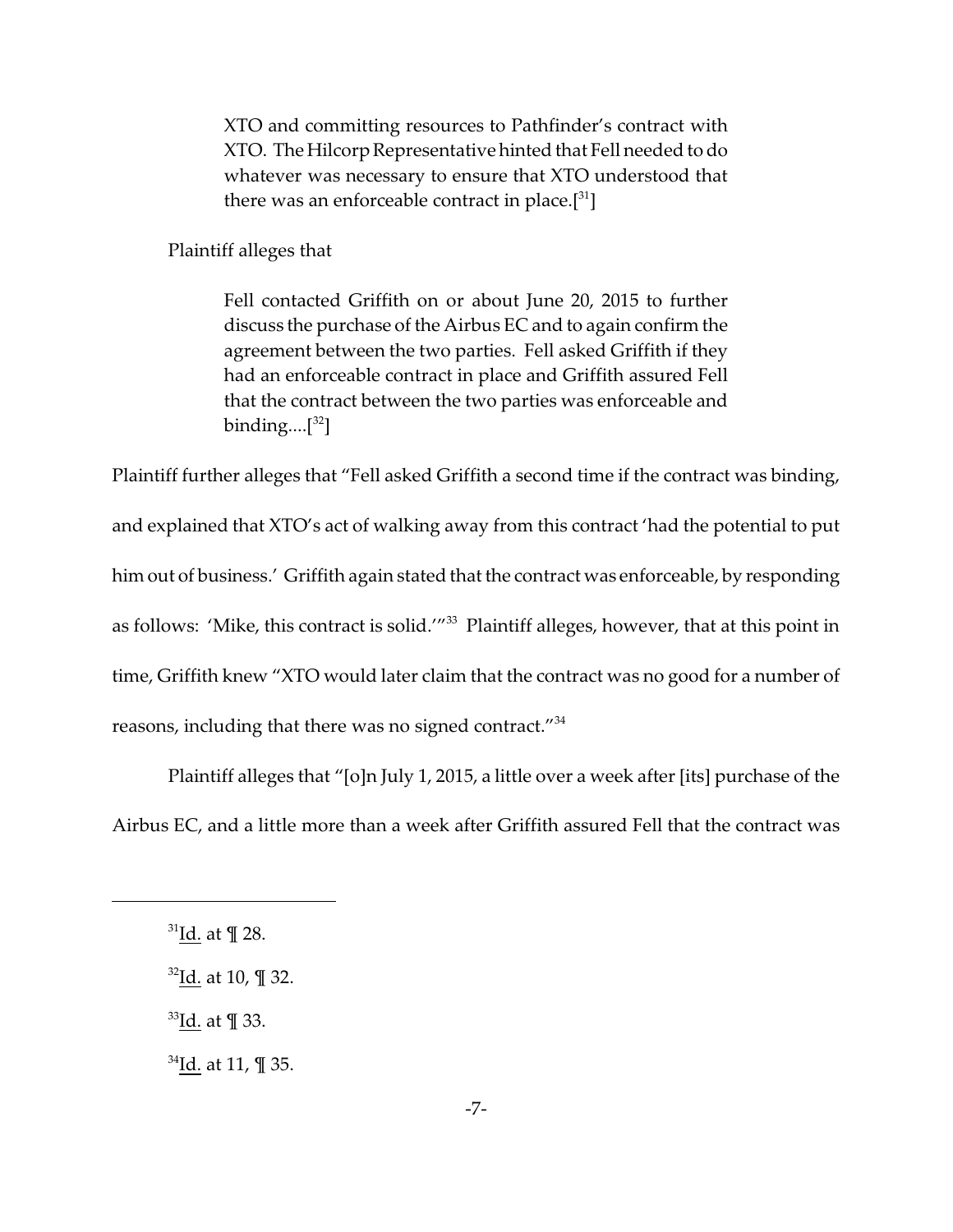enforceable and 'solid', XTO announced that it had sold its Alaska operations to Hilcorp."<sup>35</sup> Plaintiff alleges that "Griffith called Fell and told him that XTO would not be going forward with its contract with Pathfinder."<sup>36</sup> Plaintiff alleges that Griffith also sent an email on July 2, 2015, in which he "admitted that there was a 'contract' with Pathfinder, but [stated that] XTO would not be going forward with it 'due to the sale of [XTO's] Alaska assets.'"<sup>37</sup>

Plaintiff alleges that "[a]fter this communication, Fell attempted to contact Griffith and XTO regarding the contract, but to no avail."<sup>38</sup>

Plaintiff alleges that

[s]ince XTO's communication indicating that it would not agree to the terms of the contract, and in order to avoid a monthly payment in excess of \$40,000 to support and maintain the helicopters, Pathfinder sold the Bell 212 helicopter at a loss of over \$140,000 , and Pathfinder has been making every effort to sell the Airbus EC, but has not yet been successful.<sup>[39</sup>]

Plaintiff alleges that "[i]t is anticipated that due to the unique nature of the Airbus EC,

which is a result of [XTO's] unusual specifications, the aircraft will likely be sold for a loss

 $37$ Id.

<sup>38</sup>Id. at ¶ 38.

<sup>39</sup>Id. at 11-12, ¶ 39.

<sup>35</sup>Id. at ¶ 36.

<sup>36</sup>Id. at ¶ 37.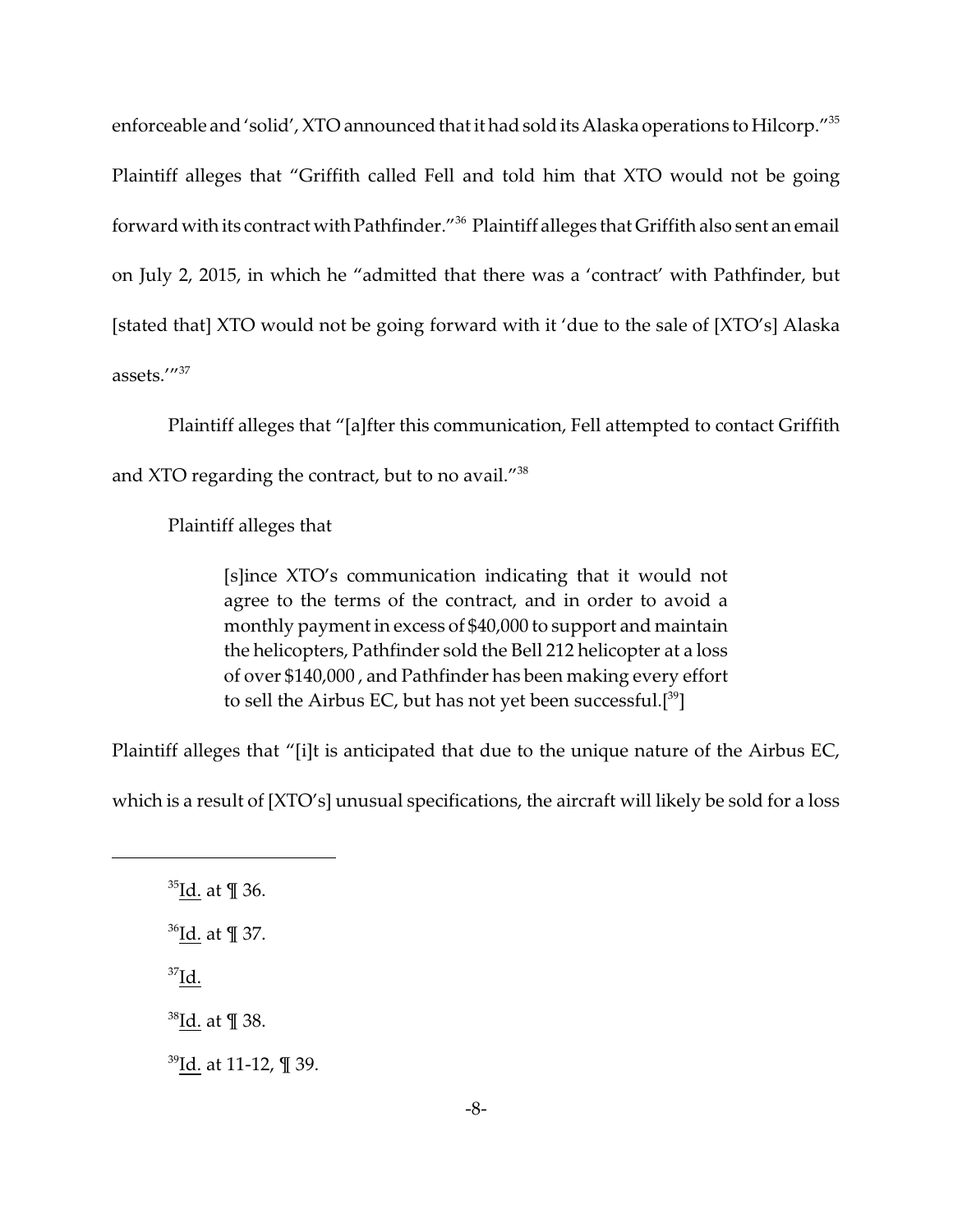of over \$1 million."<sup>40</sup>

On September 17, 2015, plaintiff commenced this action. In its original complaint, plaintiff asserted six counts against defendants: 1) breach of contract, 2) breach of quasicontract and quantum meruit, 3) promissory estoppel, 4) breach of the covenant of good faith and fair dealing, 5) misrepresentation, and 6) violation of Alaska Unfair Trade Practices Act. Defendants moved to dismiss the contract claims against Griffith, the breach of the covenant of good faith and fair dealing claim against XTO, and the misrepresentation and UTPA claims against both defendants.<sup>41</sup> Defendants also moved to strike plaintiff's prayer for punitive damages.<sup>42</sup> The court granted defendants' motion to dismiss but denied the motion to strike.<sup>43</sup> The court gave plaintiff leave to amend its breach of the implied covenant of good faith and fair dealing claim against XTO and its misrepresentation and UTPA claims against both defendants.<sup>44</sup>

Plaintiff timely filed an amended complaint. In its amended complaint, plaintiff asserts five counts: 1) a breach of contract claim against XTO, 2) a breach of quasi-contract and quantum meruit claim against XTO, 3) a promissory estoppel claim against XTO, 4) a

 $^{40}$ Id. at 12, ¶ 39.

<sup>41</sup>Docket No. 10.

 $42$ Docket No. 10.

<sup>&</sup>lt;sup>43</sup>Order re Motion to Dismiss; Motion for Leave to Amend at 19, Docket No. 20.  $^{44}$ Id.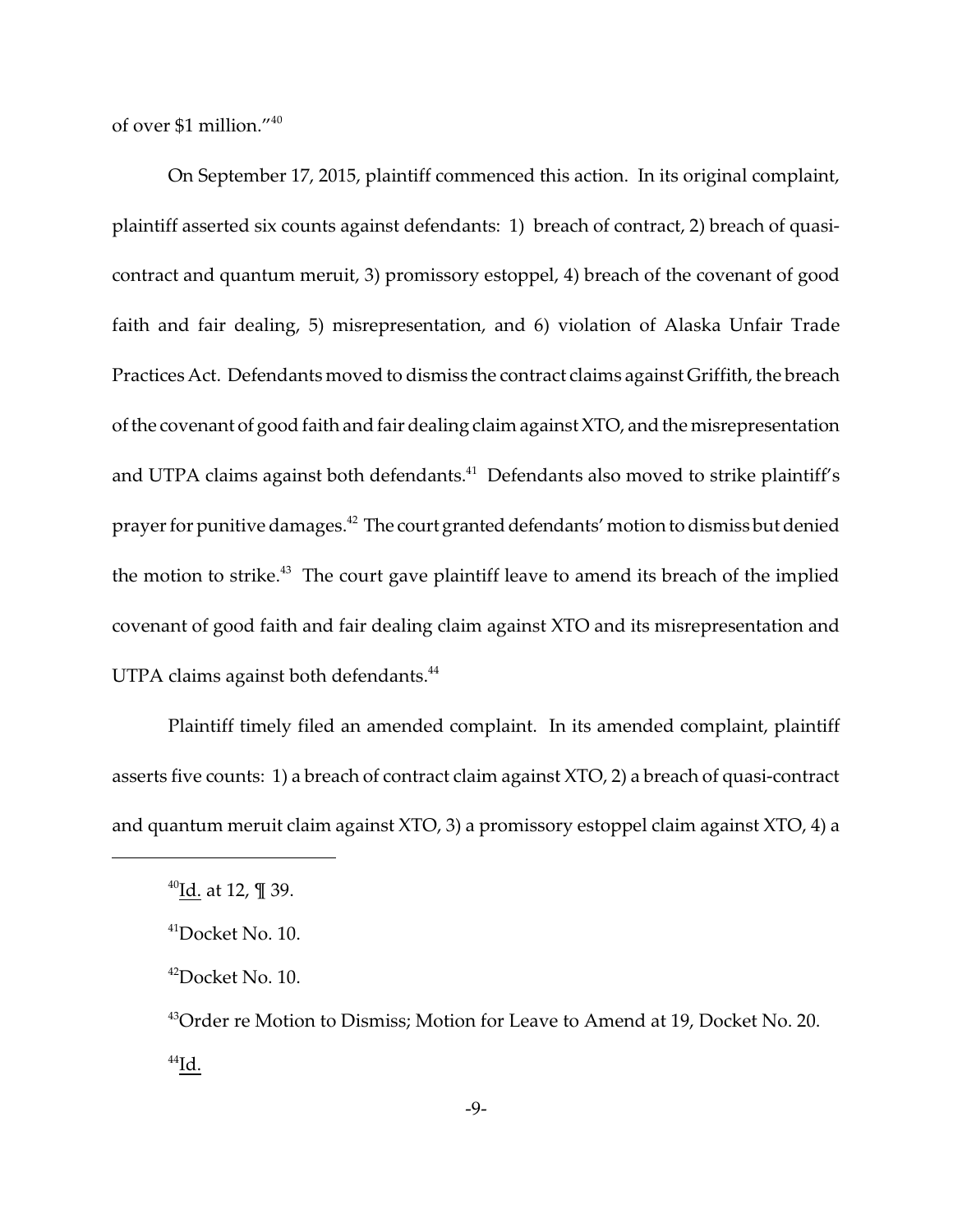negligent misrepresentation claim against XTO and Griffith, and 5) a UTPA claim against XTO and Griffith.

Pursuant to Rule 12(b)(6), Federal Rules of Civil Procedure, defendants now move to dismiss plaintiff's negligent misrepresentation and UTPA claims and to strike plaintiff's prayer for punitive damages.

#### **Discussion**

"Rule  $12(b)(6)$  is read in conjunction with Rule  $8(a)$ , which requires not only 'fair notice of the nature of the claim, but also grounds on which the claim rests." Zixiang Liv. Kerry, 710 F.3d 995, 998 (9th Cir. 2013) (quoting Bell Atl. Corp. v. Twombly, 550 U.S. 544, 556 n.3 (2007)). "To survive a Rule 12(b)(6) motion to dismiss, a 'plaintiff must allege enough facts to state a claim to relief that is plausible on its face." Turner v. City and County of San Francisco, 788 F.3d 1206, 1210 (9th Cir. 2015) (quoting Lazy Y Ranch Ltd. v. Behrens, 546 F.3d 580, 588 (9th Cir. 2008)). "In assessing whether a party has stated a claim upon which relief can be granted, a court must take all allegations of material fact as true and construe them in the light most favorable to the nonmoving party; but 'conclusory allegations of law and unwarranted inferences are insufficient to avoid a Rule 12(b)(6) dismissal.'" Id. (quoting Cousins v. Lockyer, 568 F.3d 1063, 1067 (9th Cir. 2009)). "'A claim has facial plausibility when the plaintiff pleads factual content that allows the court to draw the reasonable inference that the defendant is liable for the misconduct alleged.'" Id.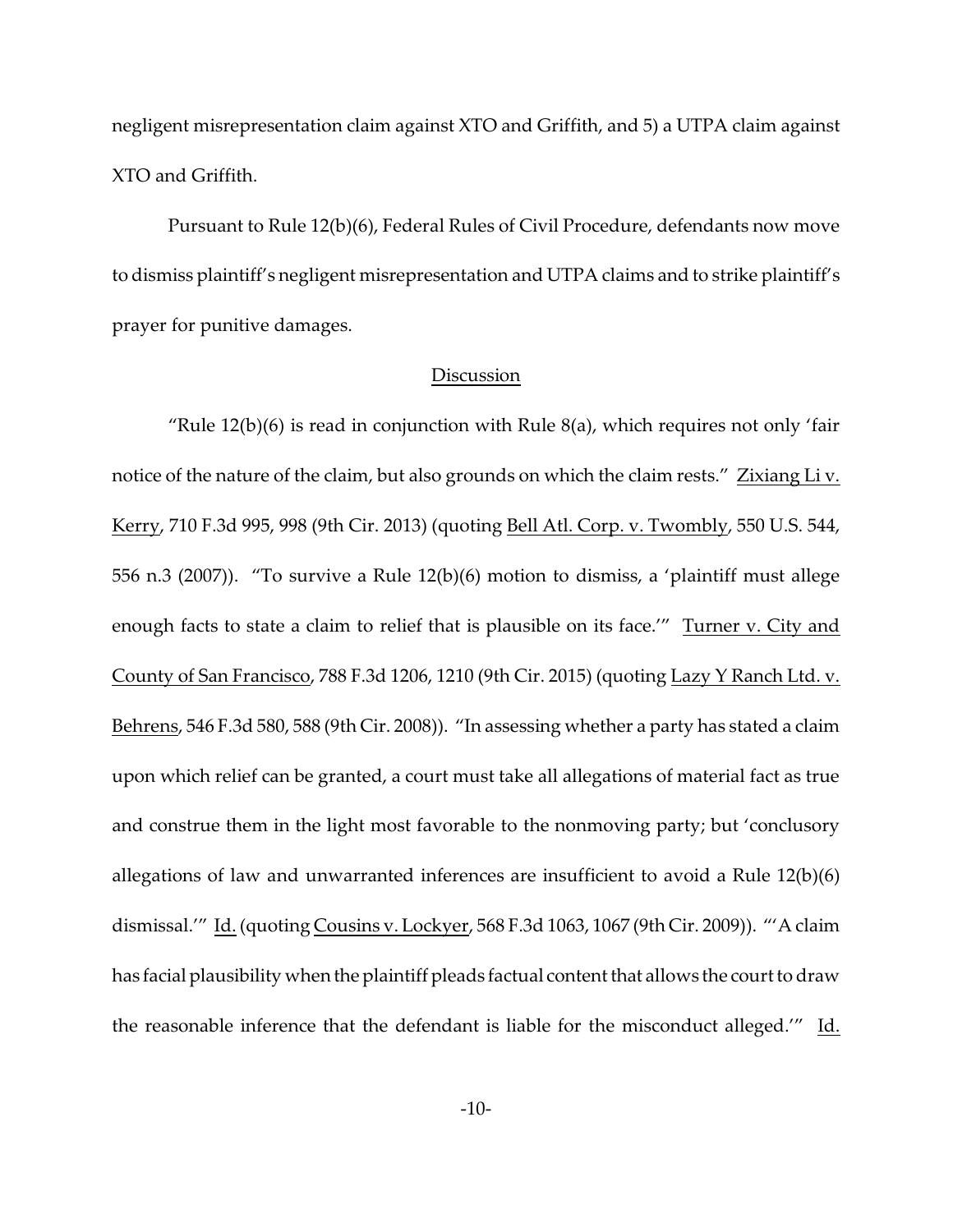(quoting Ashcroft v. Iqbal, 556 U.S. 662, 678 (2009)). "This standard 'asks for more than a sheer possibility that a defendant has acted unlawfully,' but it 'is not akin to a probability requirement.'" Id. (quoting Iqbal, 556 U.S. at 678). "In sum, for a complaint to survive a motion to dismiss, the non-conclusory 'factual content,' and reasonable inferences from that content, must be plausibly suggestive of a claim entitling the plaintiff to relief." Moss v. U.S. Secret Service, 572 F.3d 962, 969 (9th Cir. 2009) (quoting Iqbal, 556 U.S. at 678).

Defendants first move to dismiss plaintiff's negligent misrepresentation claim. The

elements of a negligent misrepresentation claim are

 (1) the party accused of the misrepresentation must have made the statement in the course of his business, profession or employment, or in any other transaction in which he has a pecuniary interest, (2) the representation must supply false information, (3) there must be justifiable reliance on the false information supplied, and (4) the accused party must have failed to exercise reasonable care or competence in obtaining or communicating the information.

Reeves v. Alyeska Pipeline Service Co., 56 P.3d 660, 670-71 (Alaska 2002) (citations

omitted).

 [A] cause of action for negligent misrepresentation is complete when the injured party has suffered a pecuniary loss as a result of the misrepresentation. To that extent, future occurrences can be related back to the time when the misrepresentation which resulted in the loss was made. However, to establish liability under this theory it is not enough to demonstrate that subsequent occurrences made an originally-accurate representation ultimately false. For a representation to be actionable, ... the representation must be false when made.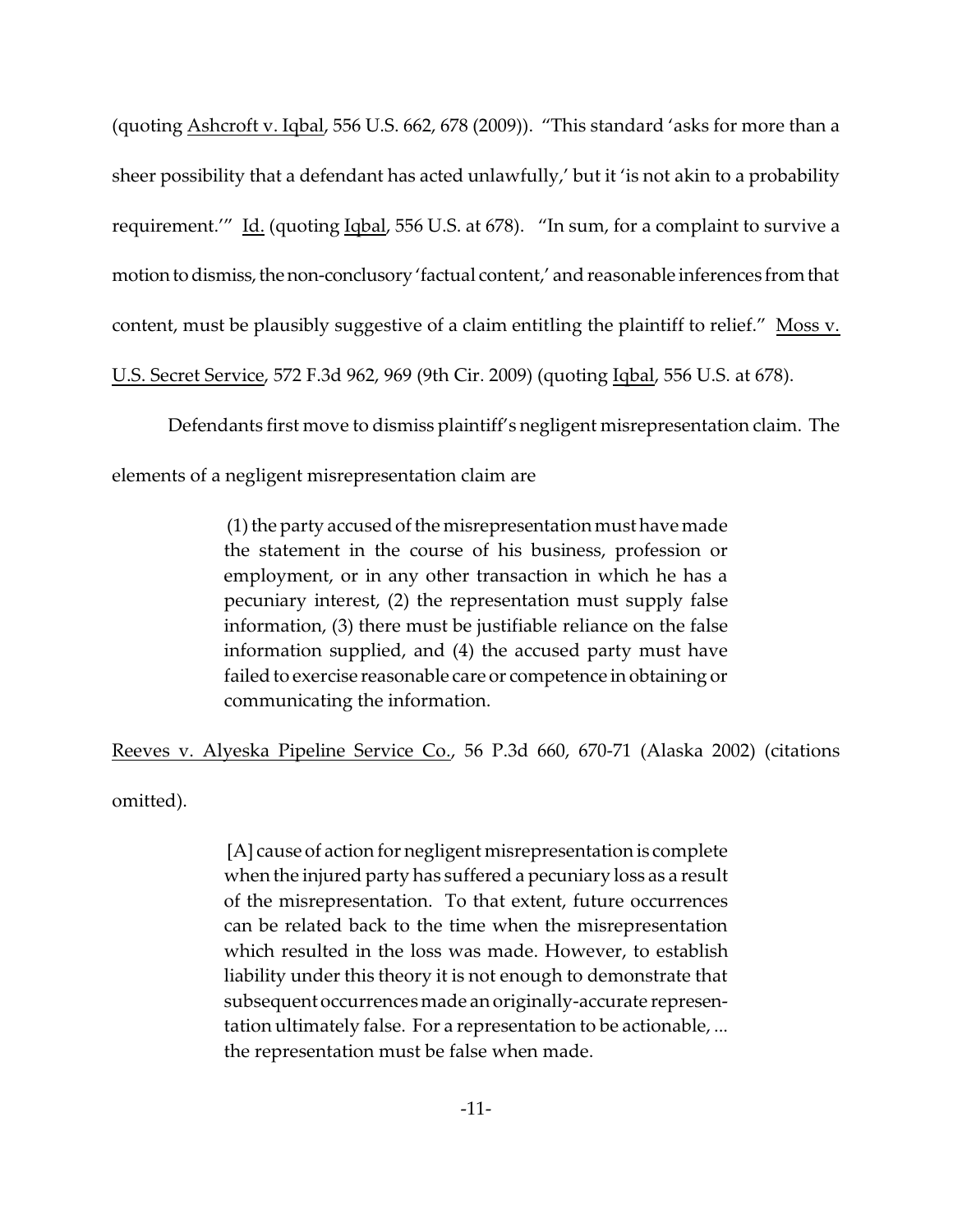Bubbel v. Wien Air Alaska, Inc., 682 P.2d 374, 381 (Alaska 1984). While negligent misrepresentation does not require "proof that the maker knew of the untrue character of his or her representation[,]" it does require proof that the statement was false when made. Id.

Plaintiff alleges that Griffith made numerous representations that the parties had a binding and enforceable contract but that "[a]ll of these representations contained false information when they were made because XTO claims that there was never an enforceable contract in place...."<sup>45</sup> Plaintiff also alleges that these communications "were made without reasonable care or competence because each time Griffith communicated to Pathfinder that there was an enforceable contract in place, these representations were false due to XTO's belief that no contract ever existed."<sup>46</sup> By way of example, plaintiff alleges that when Griffith told Fell that the contract was "solid" in June 2015, "Griffith most certainly knew that XTO would not need Pathfinder's services", given that the sale to Hilcorp was announced a little over one week later.<sup>47</sup>

Defendants argue that plaintiff has not alleged any factual support for its allegations that Griffith's representations were false at the time they were made. Defendants

 $46$ Id. at ¶ 57.

<sup>45</sup>First Amended Complaint at 15, ¶ 56, Docket No. 21.

 $47$ Id. at ¶ 58.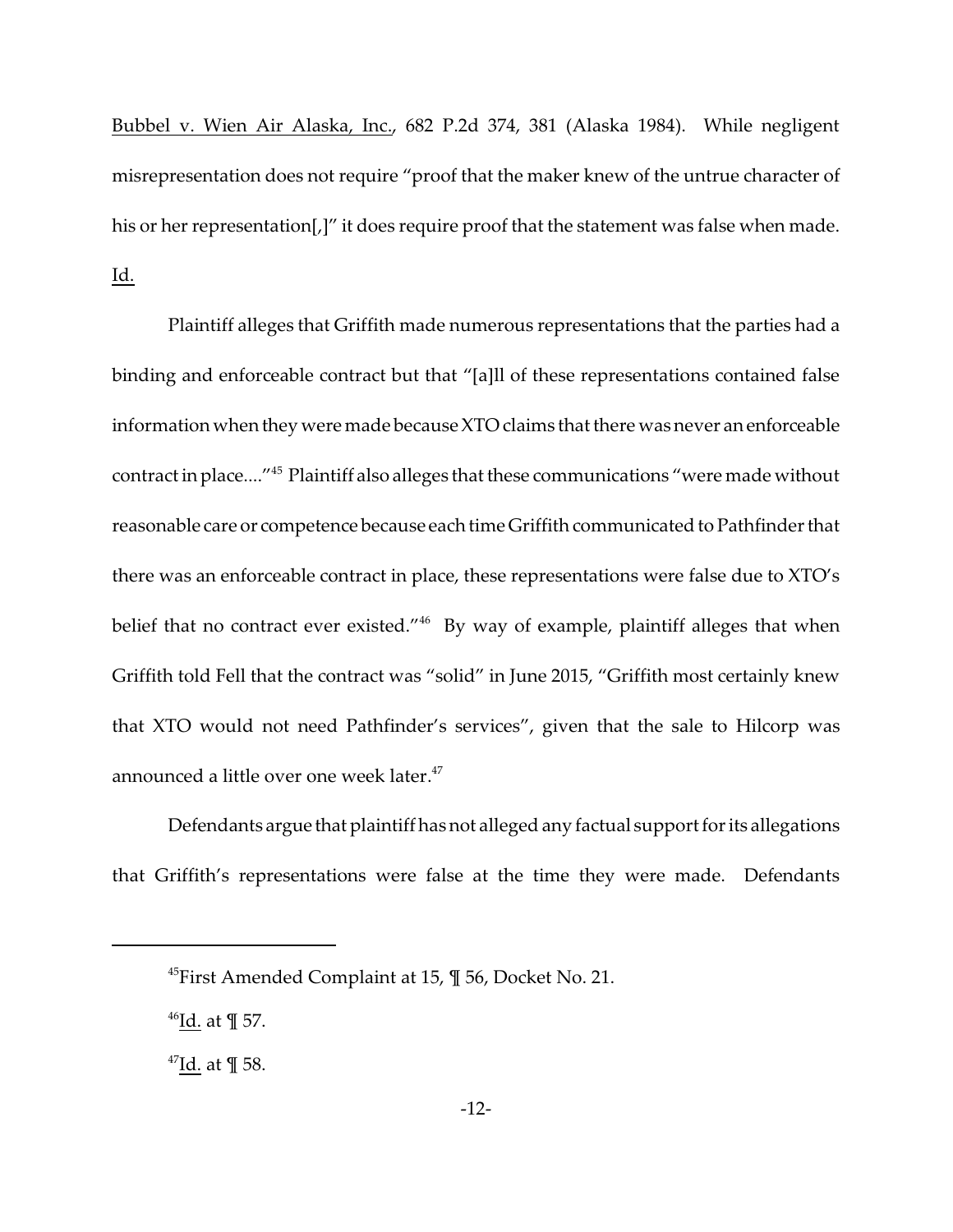acknowledge that plaintiff has alleged that Griffith told Fell that there was an enforceable contract on February 25, 2015; March 23, 2015; April 23, 2015; and on other unspecified dates between February and July 2015. But defendants argue that an after-the-fact change in circumstances, namely Hilcorp's acquisition of XTO's Alaska assets, does not make these statements false when made.

Defendants argue that nothing about the timing of events in this case suggests that Griffith's statements were false when made. Defendants contend that any inference based on the timing of events would be unreasonable, as the court has already decided. In opposition to the first motion to dismiss, plaintiff argued that the timing of events, XTO's unwillingness to sign the written contract, and XTO's refusal to communicate with plaintiff after XTO was acquired by Hilcorp gave rise to inferences that XTO knew all along that it was going to breach the contract and that XTO was seeking to maliciously cause plaintiff injury.<sup>48</sup> The court found that these inferences were not reasonable in part because plaintiff had not alleged that XTO knew for months that it was going to be sold to Hilcorp.<sup>49</sup>

Plaintiff has attempted to fix this problem in its amended complaint. Plaintiff has alleged that "on information and belief", XTO's negotiations with Hilcorp started in late

<sup>48</sup>Order re Motion to Dismiss; Motion for Leave to Amend at 12, Docket No. 20.  $^{49}$ Id.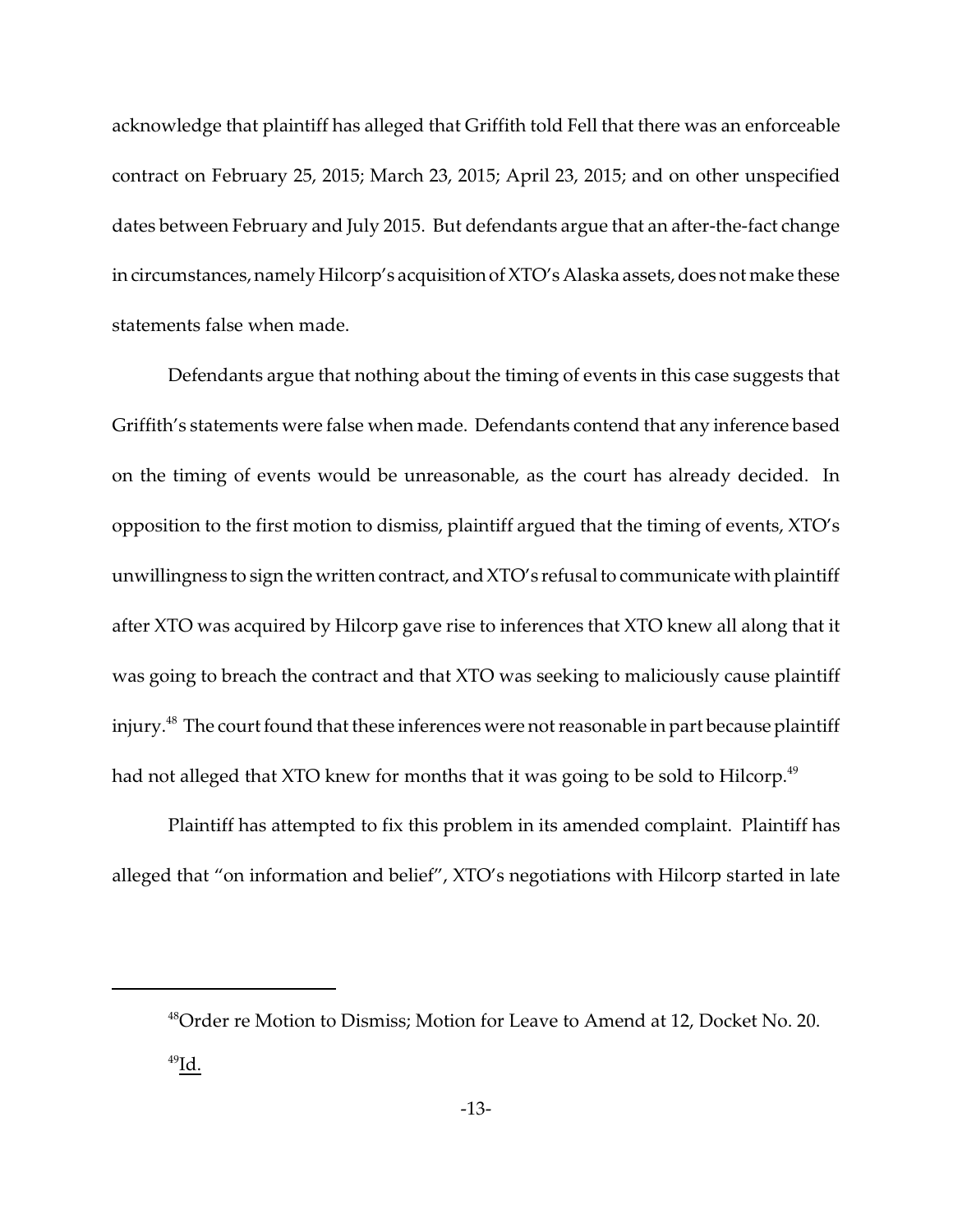$2014$  and continued into  $2015$ <sup>50</sup> Defendants argue that allegations based on "information and belief" are not sufficient. "But, [p]ost Twombly and Iqbal, the Ninth Circuit has not considered the sufficiency of ... allegations made on 'information and belief.'" Clifton v. Houghton Mifflin Harcourt Publishing Co., — F. Supp. 3d —, 2015 WL 9319402, at \*3 (N.D. Cal. 2015). "The Second Circuit has, holding (in a copyright case) that the Twombly and Iqbal plausibility standard allows factual allegations made 'upon information and belief' where (1) 'the facts are peculiarly within the possession and control of the defendant,' or (2) 'where the belief is based on factual information that makes the inference of culpability plausible.'" Id. (quoting Arista Records, LLC v. Doe 3, 604 F.3d 110, 120 (2d Cir. 2010)). Here, the facts as to when Hilcorp and XTO began their negotiations would not be in plaintiff's possession and control, but rather XTO's. Thus, plaintiff has adequately alleged that XTO knew for several months that it is was going to be acquired by Hilcorp. More importantly, as to the timing of events, plaintiff alleges that on June 20, 2015, Griffith told Fell that the parties' contract was "solid", which was only a little over a week before Hilcorp's acquisition of XTO was announced. It is reasonable to infer from this timing that Griffith's representation on June 20, 2015 was false when made.

Defendants also argue that the fact that Griffith did not "immediately" sign a written contract does not give rise to an inference that Griffith's representations were false when

<sup>&</sup>lt;sup>50</sup>First Amended Complaint at 7,  $\P$  24, Docket No. 21.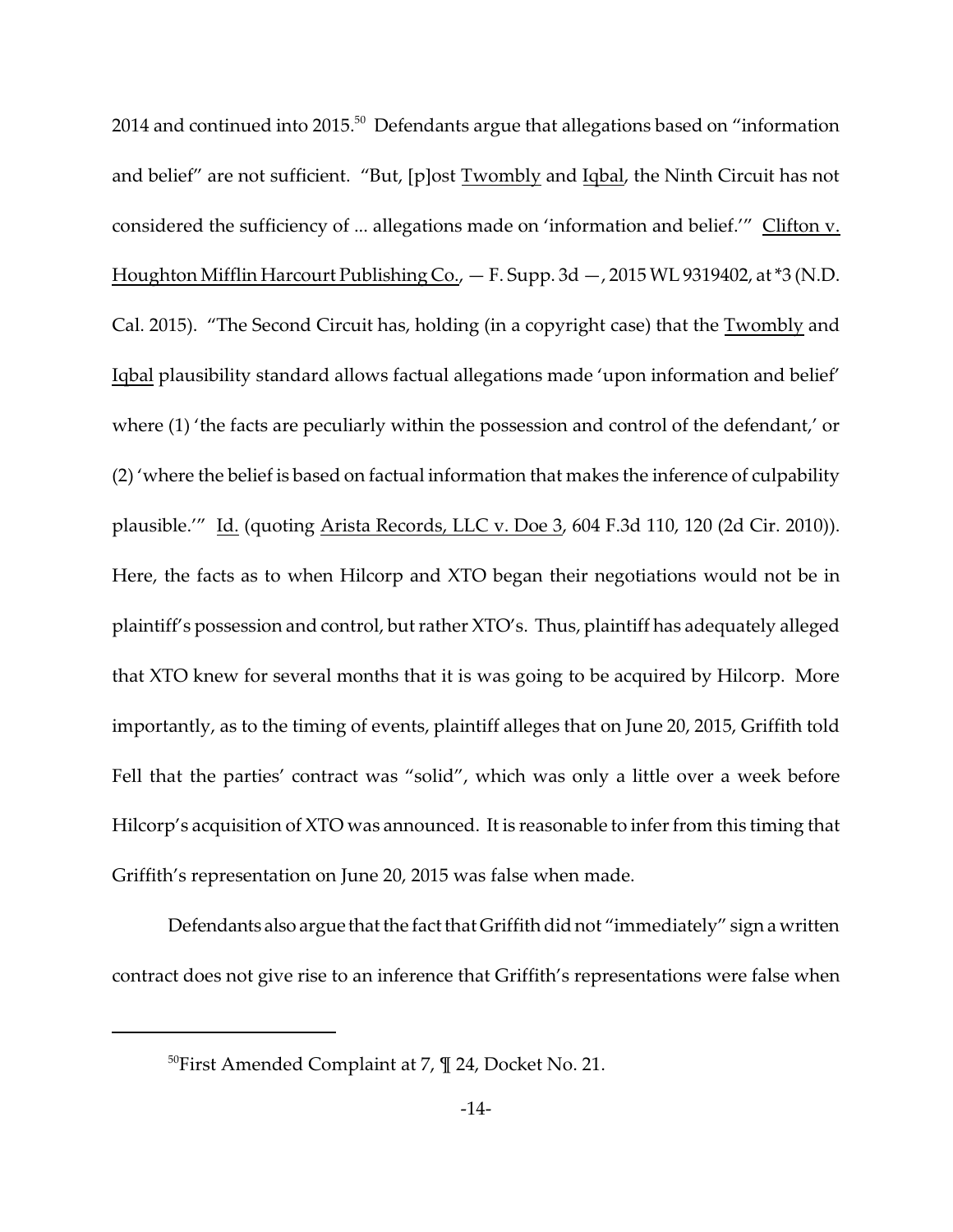made. Rather, defendants argue that the only inference that can be drawn from this "fact" is that the parties were still in contract negotiations.

But the facts alleged in plaintiff's amended complaint do not suggest that the parties were still in contract negotiations, but rather that defendants were stalling in signing the written contract. Plaintiff has alleged that many of the terms of the contract had been agreed upon by February 25, 2015 and that during the spring of 2015, there were only "minor remaining details" of the contract to be worked out.<sup>51</sup> And plaintiff has alleged that XTO did not send a written contract to plaintiff until May 8, 2015 and "then only after being continually requested to do so by Pathfinder."<sup>52</sup> "If there are two alternative explanations, one advanced by defendant and the other advanced by plaintiff, both of which are plausible, plaintiff's complaint survives a motion to dismiss under Rule 12(b)(6). Plaintiff's complaint may be dismissed only when defendant's plausible alternative explanation is so convincing that plaintiff's explanation is implausible." Starr v. Baca, 652 F.3d 1202, 1216 (9th Cir. 2011). Defendants' argument that the parties were still in contract negotiations until July 2015 is not so convincing that it makes plaintiff's contention to the contrary implausible. Plaintiff has alleged sufficient factual support for its contention that XTO was delaying signing the contract. That allegation, along with plaintiff's allegation

 $51$ Id. at 6, ¶ 21.

 $52$ Id. at 7, ¶ 22.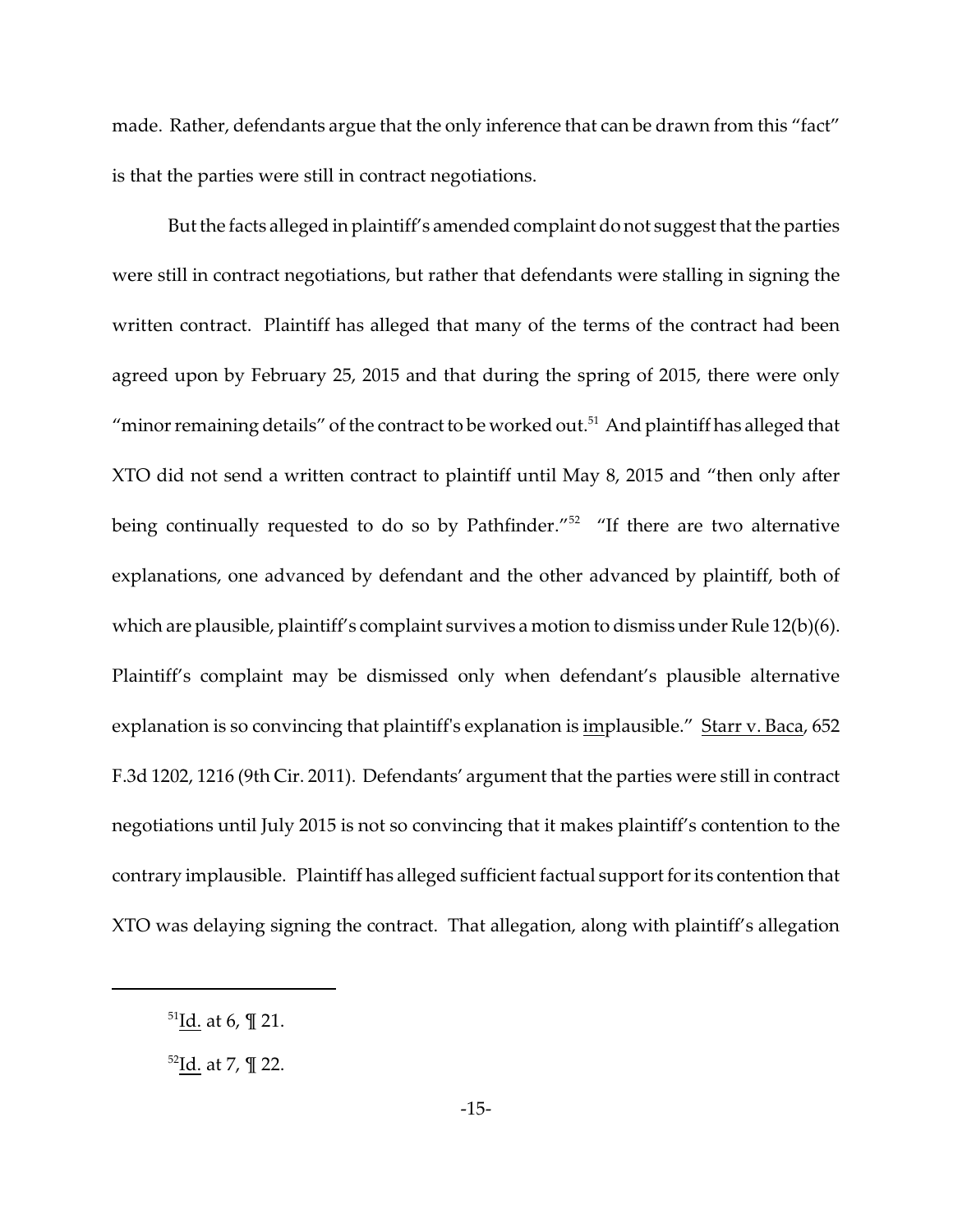that XTO was in negotiations with Hilcorp by late 2014, is sufficient to suggest that Griffith's representations that the parties' contract was binding and enforceable were false when made.

Defendants also argue that plaintiff's allegations about Fell's conversation with the Hilcorp Representative do not suggest that Griffith's statements were false when made.<sup>53</sup> Defendants argue that it would not be reasonable to infer from these allegations that XTO and Griffith knew that they never intended to enter into a contract with plaintiff. Defendants point out that plaintiff expressly alleged that "the Hilcorp Representative did not inform Fell that Hilcorp was about to purchase XTO[.]"<sup>54</sup> Defendants argue that the Hilcorp Representative's alleged suggestion that plaintiff get contractual assurances simply does not demonstrate that Griffith's representations about an enforceable contract were false when made. Defendants insist that all plaintiff has alleged is that a Hilcorp Representative called Fell and told Fell to be careful and get contractual assurances from XTO, but defendants argue that these "facts" do not in anyway suggest that Griffith's representations about the parties' contract were false when made.

<sup>&</sup>lt;sup>53</sup>Contrary to defendants' contention, the allegations about the phone call from the Hilcorp Representative to Fell are not the only new factual allegations in plaintiff's first amended complaint. Plaintiff's first amended complaint contains other factual allegations that were not in plaintiff's original complaint or in plaintiff's proposed first amended complaint.

<sup>&</sup>lt;sup>54</sup>First Amended Complaint at 8,  $\P$  28, Docket No. 21.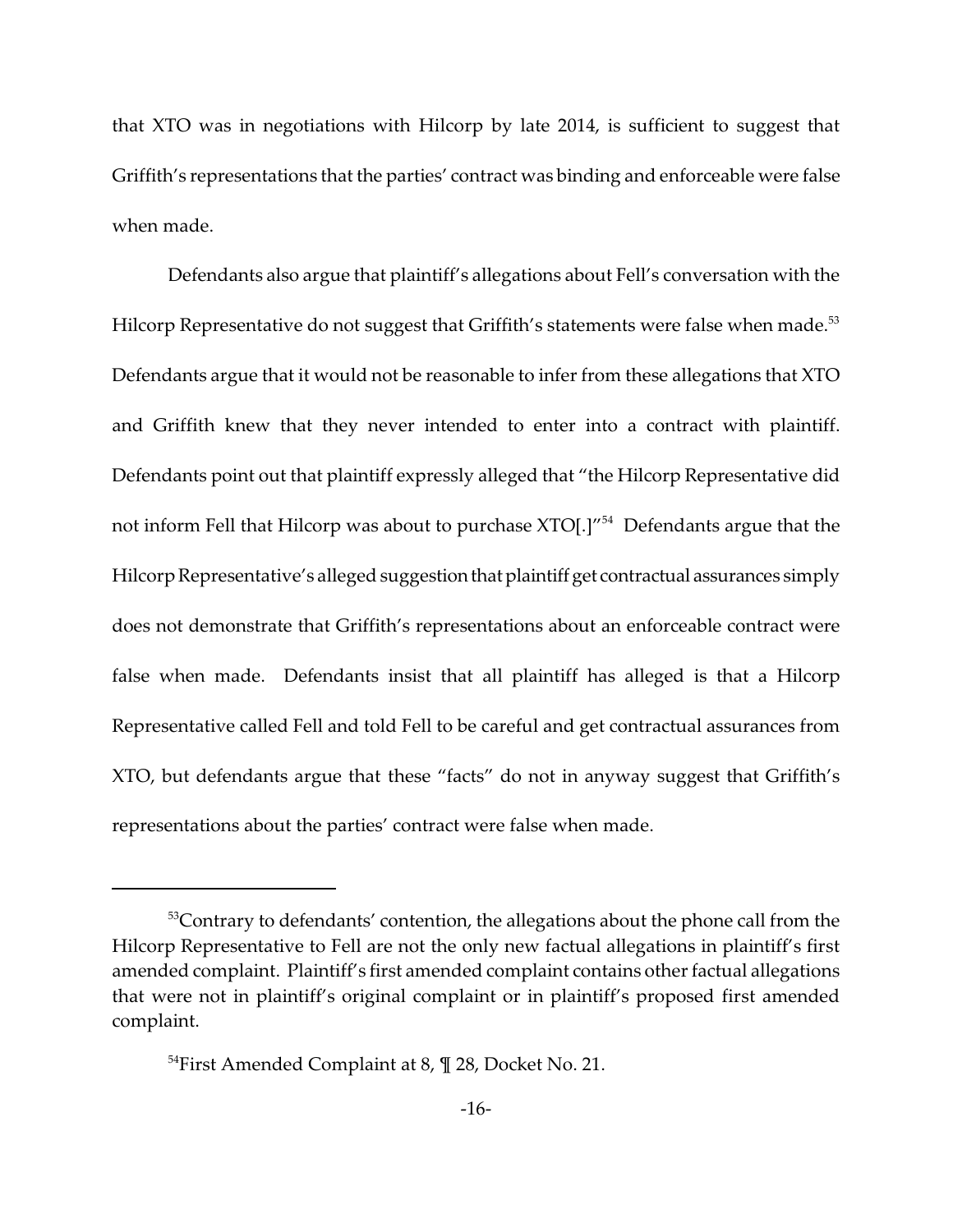The alleged call from the Hilcorp Representative does suggest that Griffith's statements about there being a binding and enforceable contract were false. Even though the Hilcorp Representative did not mention the possible acquisition, the Hilcorp Representative appeared to be warning Fell that plaintiff's contract with XTO might not be as "solid" as Griffith was assuring Fell it was.

Plaintiff has adequately alleged that Griffith's representations that plaintiff and XTO had a binding and enforceable contract were false when made. Thus, plaintiff has stated a plausible negligent misrepresentation claim.

Defendants next move to dismiss plaintiff's UTPA claim. "Two elements must be proved to establish a prima facie case of unfair or deceptive acts or practices under the Alaska Act: (1) that the defendant is engaged in trade or commerce; and (2) that in the conduct of trade or commerce, an unfair act or practice has occurred." State v. O'Neill Investigations, Inc., 609 P.2d 520, 534 (Alaska 1980). "An act or practice is deceptive or unfair if it has the capacity or tendency to deceive." Id. "An act or practice need not be 'deceptive' to be 'unfair.'" Id. at 535. Factors the court may consider when determining whether an act or practice is unfair include

> "(1) whether the practice, without necessarily having been previously considered unlawful, offends public policy as it has been established by statutes, the common law, or otherwise whether, in other words, it is within at least the penumbra of some common-law, statutory, or other established concept of unfairness; (2) whether it is immoral, unethical, oppressive, or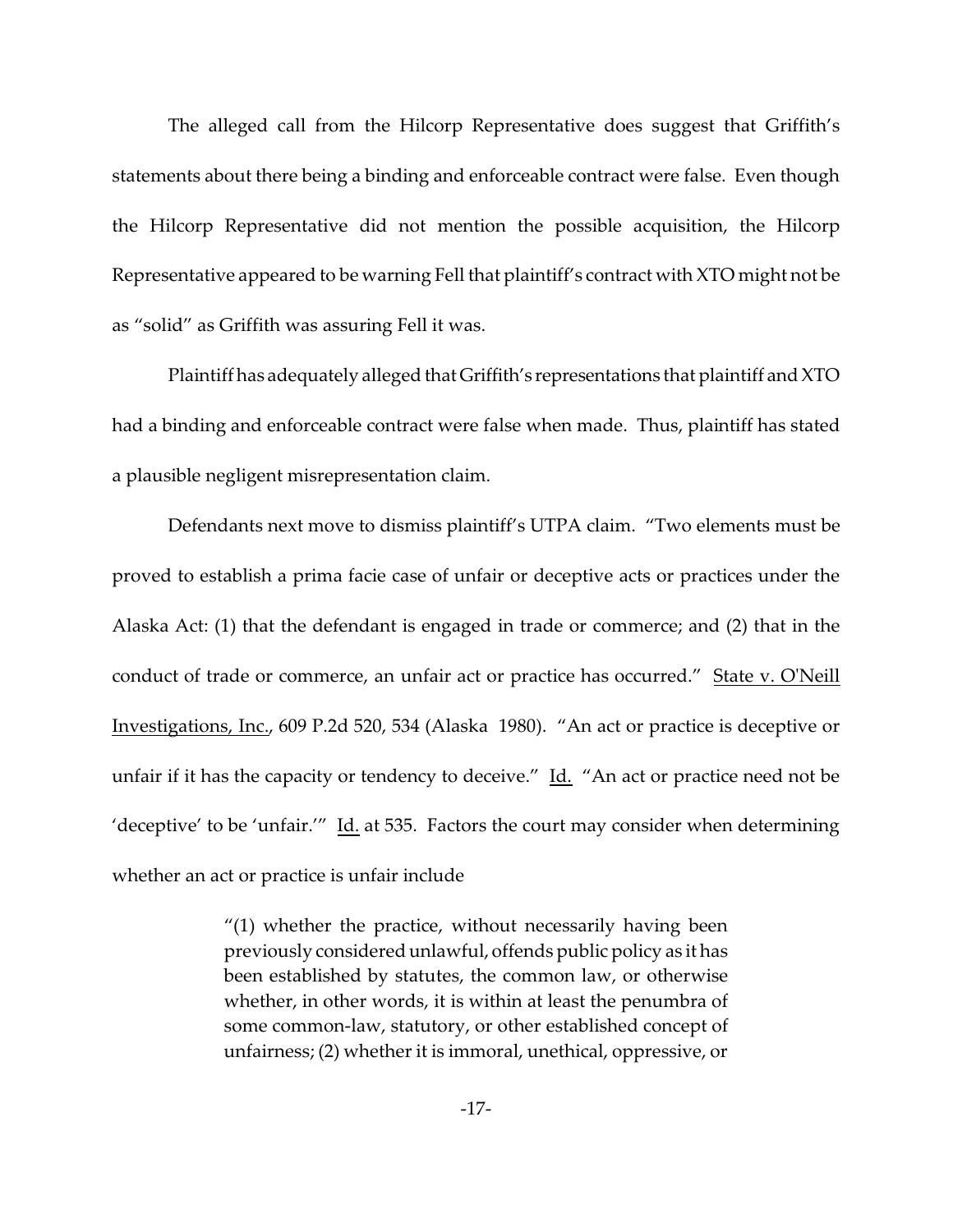unscrupulous; [and] (3) whether it causes substantial injury to consumers (or competitors or other businessmen)."

Id. (quoting F. T. C. v. Sperry & Hutchinson Co., 405 U.S. 233, 244-45 n.5 (1972)). Alaska law requires a plaintiff to demonstrate that the defendant did something more egregious than breach a contract or assert the non-existence of a contract. Kenai Chrysler Center, Inc. v. Denison, 167 P.3d 1240, 1256 (Alaska 2007); see also, Alaska Rent-A-Car, Inc. v. Cendant Corp., Case No. 3:03–cv–00029–TMB, 2007 WL 2206784, at \*22 (D. Alaska July 27, 2007) ("The fact that an act is a breach of a contractual obligation does not, <u>ipso facto</u>, render it an unfair trade practice").

Plaintiff alleges that defendants

engaged in unfair and deceptive practices, including but not limited to, the following: Misrepresenting their intent to contract with Pathfinder for its services; representing that Pathfinder's services had approval and status [they] did not have; engaging in conduct creating a likelihood of confusion or misunderstanding which misled, deceived and damaged Pathfinder in connection with the sale of good and services, specifically transportation services; and knowingly making false or misleading statements regarding the existence of a contract.[<sup>55</sup>]

Plaintiff's UTPA claim in its amended complaint is identical to the UTPA claim in

its original complaint except for the allegation that defendants knowingly made false or

misleading statements regarding the existence of a contract. Defendants argue that this

<sup>&</sup>lt;sup>55</sup>First Amended Complaint at 17,  $\P$  66, Docket No. 21.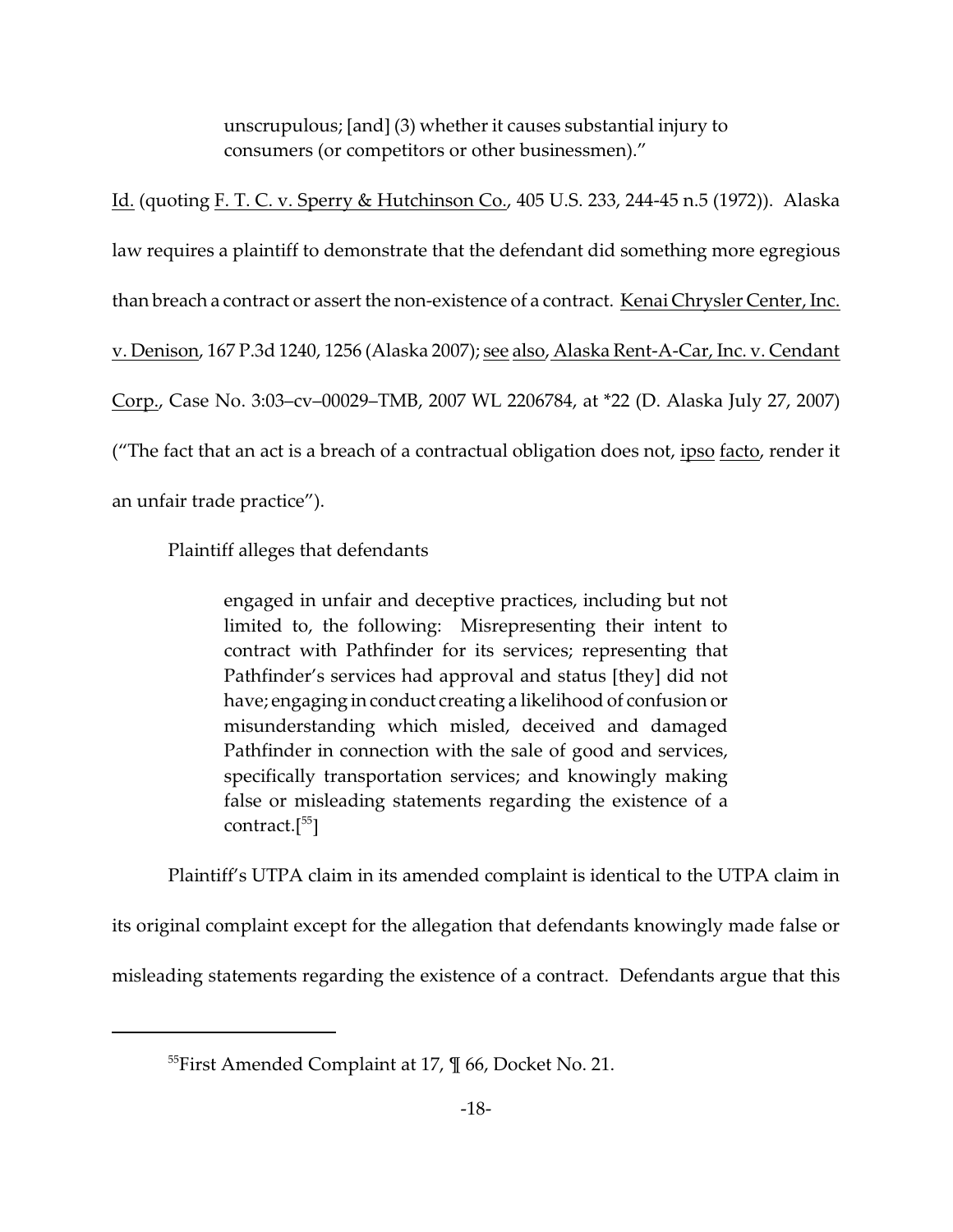new allegation is not sufficient to save plaintiff's UTPA claim because plaintiff has not pled any factual support for its allegation that Griffith's representations about the existence of a contract were false when made. Defendants insist that statements made about the parties' contract prior to Hilcorp's acquisition of XTO were true and only became false after the Hilcorp acquisition.

But, as discussed above, plaintiff has adequately alleged that at least some of Griffith's statements were false when made. False or misleading statements can be considered an unfair or deceptive act. See, e.g., Golber v. BayBank Valley Trust Co., 704 N.E.2d 1191, 1194 (Mass. Ct. App. 1999) (holding that negligent misrepresentation may be an unfair and deceptive act). Thus, plaintiff has stated a plausible UTPA claim.

Finally, defendants move to strike plaintiff's prayer for punitive damages. Defendants argue that even if plaintiff has alleged viable tort claims, which the court finds that plaintiff has, plaintiff's prayer for punitive damages should still be stricken because plaintiff has not alleged that defendants' conduct was 1) outrageous or done with malice or bad motives or 2) evidenced reckless indifference to the interests of another person. AS 09.17.020. Defendants point out that "[i]f the evidence does not give rise to an inference of actual malice or conduct sufficiently outrageous to be deemed equivalent to actual malice, then the trial court need not submit the issue of punitive damages to the jury." Hayes v. Xerox Corp., 718 P.2d 929, 935 (Alaska 1986). Defendants insist that plaintiff has not